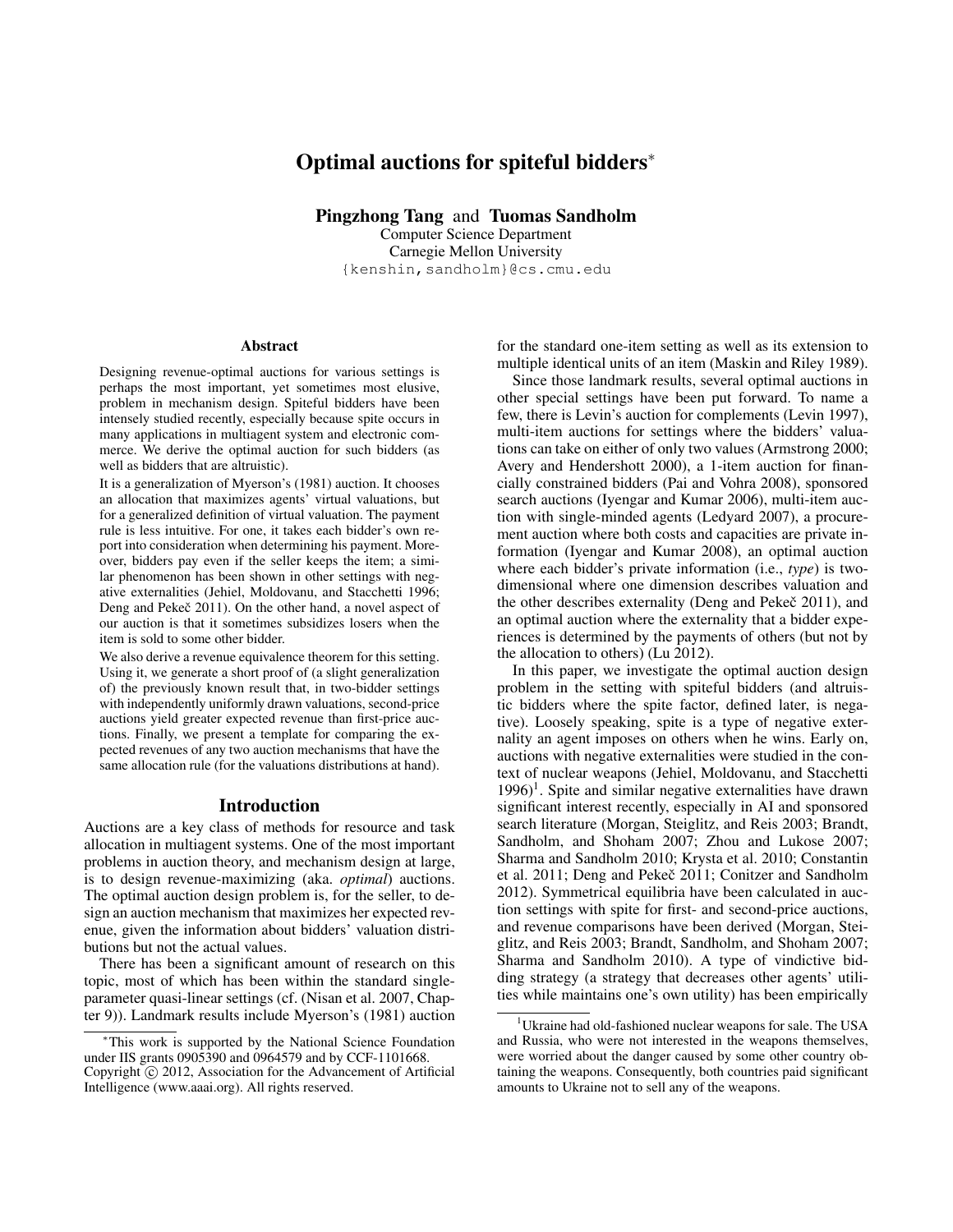observed in sponsored search auctions (Zhou and Lukose 2007). Bidding languages that allow one to express certain kinds of externalities have been designed for sponsored search (Parkes and Sandholm 2005; Constantin et al. 2011). Expressive bidding languages and winner determination have been studied for general settings (Krysta et al. 2010; Conitzer and Sandholm 2012; 2011).

The most closely related prior research is the analysis of single-item auctions with spiteful bidders (Morgan, Steiglitz, and Reis 2003; Brandt, Sandholm, and Shoham 2007), where each agent cares about the others' utility (which depends on the others' allocation and payments). We use the same model of spite as that prior work. To our knowledge, the optimal auction in this model was unknown. The prior papers studied first- and second-price auctions, but neither of them is optimal. One aspect that makes our analysis more involved is that to derive an optimal auction, we need to consider the possibility that it might be randomized. (As we will show, randomization turns out not to be necessary.) Furthermore, it is not even clear in this setting whether the losing bidders should pay, get paid, or neither.

Adapting Myerson's approach (Myerson 1981), we give complete characterizations of incentive compatible individually rational auctions, as well as optimal auctions for this setting. The optimal auction, which is a generalization of Myerson's auction to the spiteful setting, takes the following form. It chooses an allocation that maximizes agents' virtual valuations—for a revised definition of virtual valuation similar to the allocation rule of Myerson's auction. The payment rule, though including Myerson's payment rule as a special case, is less intuitive. For one, it takes each bidder's own report into consideration when determining his payment. Moreover, when the seller keeps the item, bidders usually pay positive amounts for nothing, a phenomenon that rarely occurs in commonly seen auctions. This is similar to the conclusion drawn from a different model of negative externalities that the seller should extract positive rents from losing bidders (Jehiel, Moldovanu, and Stacchetti 1996). Our auction sometimes subsidizes losers when the item is sold to some other bidder—a phenomenon which, to our knowledge, has not been observed in prior work.

We also derive a version of the revenue equivalence theorem for this setting. Using this theorem, we are able to easily compare the revenue of first- and second-price auctions, that is, we obtain a shorter analysis of previously known results (and generalize them slightly).

#### The setting

We consider a setting where the seller has an indivisible item for sale. Her valuation of the item is normalized to 0. There is a set  $N$  of  $n$  bidders. Each bidder  $i$  has a private valuation  $t_i$  for the item. Only agent i knows his valuation. All the others, including the seller, view  $t_i$  as a random variable that is drawn from a distribution function  $F_i(t_i)$  on a closed interval  $[a_i, b_i]$ .  $F_i$  admits a density function  $f_i$  that is positive everywhere on  $[a_i, b_i]$ . We also use the standard assumption that  $t_i$  and  $t_j$  are independently distributed, for any  $i \neq j$ . We denote the joint type by  $t = t_1 \times t_2 \times \ldots \times t_n$  and the joint type distribution by  $\overline{F} = F_1 \times F_2 \times \ldots \times F_n$ .

All of our analysis also applies to the setting where the seller has  $k$  identical units for sale and each bidder has unit demand. We will point out the differences of the two settings whenever necessary. From now on, for simplicity of presentation, we will word everything in the single-unit setting unless explicitly stated otherwise.

By the revelation principle (Myerson 1981), we can, without loss of generality, focus on the set of direct revelation mechanisms. Each bidder is asked simply to report his valuation in  $[a_i, b_i]$ . We call the reported valuation a *bid*. Upon receiving a bid from each bidder, the auction determines the probabilities  $p_i$  with which each agent i wins the item, and the payments  $x_i$  that the bidders have to make.

The setting described in this section so far is the standard *independent private value (IPV)* setting. The key deviation point from the standard setting is the utility functions of the bidders, which will now be spiteful. The utility of agent  $i$  is

$$
u_i(t) = t_i p_i(t) - x_i(t) - \alpha \sum_{j \neq i} (t_j p_j(t) - x_j(t)).
$$

The first two terms define the standard quasi-linear utility. The third term reflects the externality others impose on agent i when they get the item. In other words, an agent's utility is his utility in the standard sense minus the welfare of the other agents times a constant. The constant,  $\alpha$ , coined *spite factor*, is symmetric among all the agents. Note that  $\alpha$  can be either positive (corresponding to spite) or negative (corresponding to altruism).

Our model is a generalization of prior analyses of auctions with spiteful bidders (Morgan, Steiglitz, and Reis 2003; Brandt, Sandholm, and Shoham 2007) because the prior work studied deterministic auctions (where  $p_i$  can only be either 1 or 0) while we allow randomization. This is necessary because we cannot preclude ahead of time the possibility that the optimal auction might need to use randomization.

Due to spite, our setting differs from the standard "singleparameter" environment (cf. (Nisan et al. 2007, Chapter 9)), where the utility is quasi-linear. Our setting also differs from the standard combinatorial auction setting, where externality is absent. Our setting also differs from prior research on externalities in how we model externality. Our externality (specifically, spite) depends on the utilities and payments of others, while Jehiel et. al. (1996) and Deng and Pekec (2011) considered externality to be a number that only depends on the name of the agent who gets the item (no matter how much that agent pays).

When the spite factor  $\alpha = 0$  or the number of bidders  $n =$ 1, the setting reduces to the standard IPV setting. To review Myerson's solution to the optimal auction design problem, we first define the *virtual valuation function* in the standard way as  $\tilde{t}_i = t_i - \frac{1-F_i(t_i)}{f_i(t_i)}$  $\frac{-F_i(t_i)}{f_i(t_i)}$ . The allocation rule of the Myerson auction is then to maximize the sum of virtual valuations of all agents (including the seller), that is, the virtual social welfare. The payment rule is for the winning bidder, if any (the seller may have the highest virtual valuation, in which case no bidder wins), to pay the amount of the lowest bid with which he would have won.

If all bidders have the same valuation distribution function  $(F_i = F_j$  for all  $i, j)$ , the virtual valuation function is bidder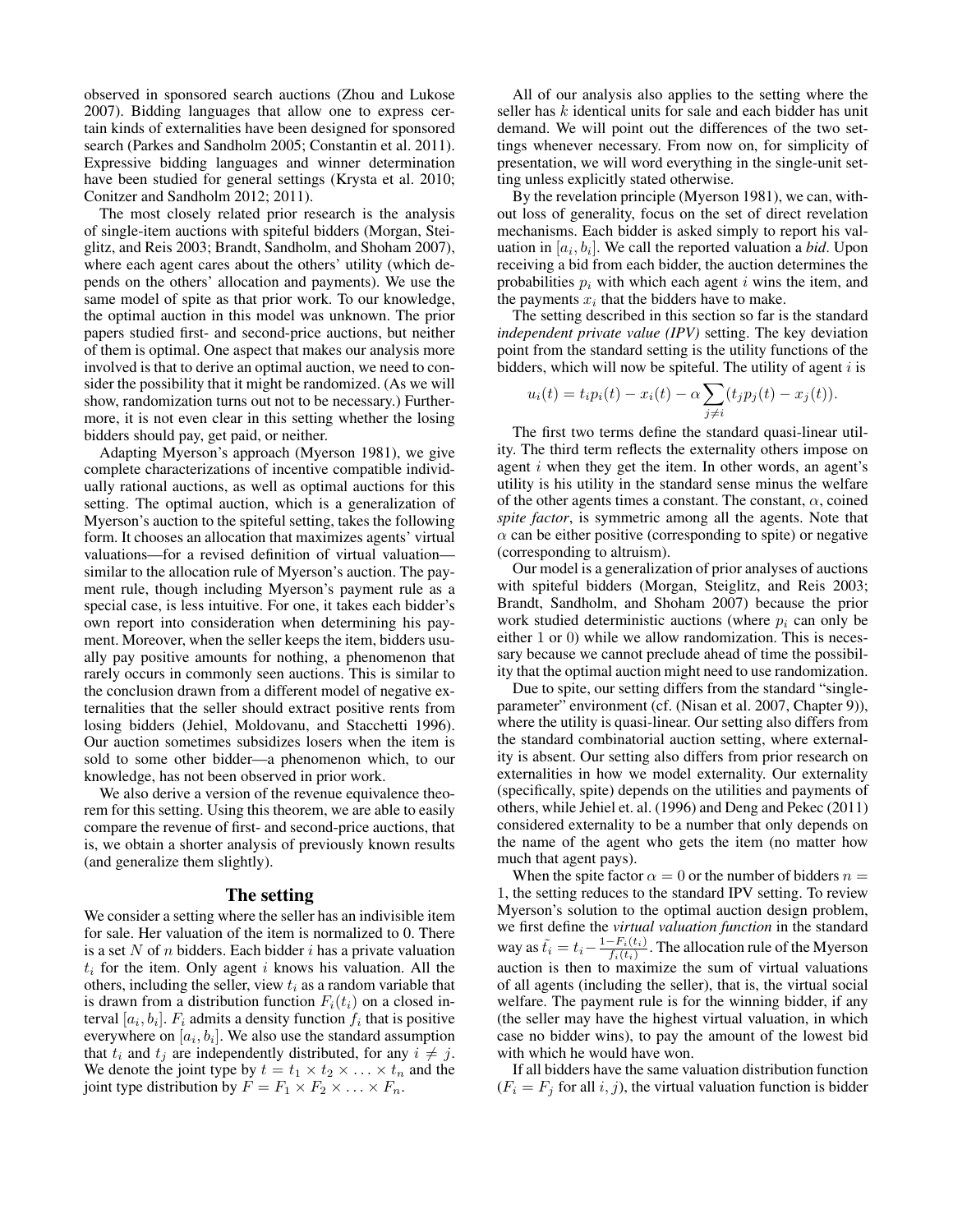independent. Assuming  $\tilde{t}_i$  is increasing in  $t_i$  (i.e., the standard regularity condition), the bidder with highest virtual valuation is the one with highest actual valuation. Therefore, Myerson's auction reduces to the second-price auction, but with a reserve price (represented by the fact that the seller's virtual valuation might be higher than any bidder's).

Following Myerson's approach, we give a detailed analysis of the seller's problem. In the next section, we define the seller's problem. In the following section, we characterize the incentive compatible individually rational auctions. In the section after that, we derive the seller's revenue formula as a function of only the allocation rule and the utility of each bidder when he happens to have his lowest possible valuation. (As a side effect,we obtain a revenue equivalence theorem for our spiteful bidders.) In the section after that, we present the optimal auction. In the section after that, we provide a more compact way of conducting revenue comparisons of auctions than what was available in prior work.

#### The seller's problem

Informally, the seller's problem is to maximizing her expected revenue, subject to *incentive compatibility (IC)* and *individual rationality (IR)* constraints in Bayes Nash equilibrium. In addition, we also need the *resource (RS)* constraint, stating that there is only one object for sale.

We first need to write down agent i's (*ex interim*) utility when  $i$  bids truthfully:

$$
U_i(t_i) = \int_{t_{-i}} t_i p_i(t) - x_i(t) - \alpha \sum_{j \neq i} (t_j p_j(t) - x_j(t)) dF_{-i}(t_{-i}).
$$

His utility, when i bids  $s_i$  instead of his true type  $t_i$ , is:

$$
U'_{i}(s_{i}) = \int_{t_{-i}} t_{i} p_{i}(s_{i}, t_{-i}) - x_{i}(s_{i}, t_{-i}) -
$$
  

$$
\alpha \sum_{j \neq i} (t_{j} p_{j}(s_{i}, t_{-i}) - x_{j}(s_{i}, t_{-i})) dF_{-i}(t_{-i}).
$$

Incentive compatibility states that reporting one's true type is no worse for that bidder than reporting any other type, assuming others also report truthfully.

#### Definition 1 *Incentive compatibility (IC)*

*An auction is incentive compatible in Bayesian Nash equi-* $\textit{librium if } U_i(t_i) \geq U'_i(s_i) \textit{ for all } i, t_i \textit{ and } s_i.$ 

The next constraints we will discuss are individual rationality (IR) constraints (aka participation constraints). As always, IR here states that each agent should be at least as well off by participating as he would be by not participating.

However, unlike in the usual (spiteless) model, an agent in our model will not simply get 0 utility if he does not participate: for example, if  $\alpha > 0$ , he will get negative utility when the other bidders in aggregate get positive utility (because some other bidder gets the item and/or some other bidder gets paid).<sup>2</sup> Thus, IR requires the seller to promise each participant expected utility greater than that value. To maximize revenue, the seller needs to construct the worst possible bidder-specific realistic threat with which to threaten each potential non-participant. This will minimize a bidder's utility from non-participation and therefore maximize how much the seller can extract in the auction while still keeping the auction IR. $3$  The seller accomplishes this by, for each bidder  $i$  in turn, threatening to maximize (minimize if  $\alpha$  < 0) the aggregate value to the other bidders  $\int_{t_{-i}} \sum_{j \neq i} (t_j p'_j(t) - x_j^{\bar{j}}(t)) dF_{-i}(t_{-i})$  (thus damaging i as much as possible according to i's utility function  $U_i(t_i)$ above) if i does not participate. Here,  $p'$  and  $x'$  are the allocation and payment rule of the "second-stage" mechanism where the players are  $N \setminus \{i\}.$ 

The "second-stage" mechanism would still need to be Bayes Nash IC for the remaining agents. However, it would not have to be IR for them because they already will have agreed to participate up front, and the mechanism will not ask them to reconsider participation before the "second stage". Note that the "second stage" will never actually be reached on the path of play because all agents are incentivized to participate in the first place.

Now, we introduce the following shorthand notation:  $g(t_{-i}) = \sum_{j \neq i} (t_j p'_j(t) - x'_j(t))$ . With that, we are ready to define the IR constraints.

#### Definition 2 *Individual rationality (IR)*

*An auction is individually rational in Bayesian Nash equi-* $\textit{librium if } U_i(t_i) \geq -\alpha \int_{t_{-i}} g(t_{-i}) dF(t_{-i}) \textit{ for all } i \textit{ and } t_i.$ 

The value of  $g(t_{-i})$  depends on the power of the seller. If there are no restrictions and  $\alpha > 0$ , the seller can threaten to pay the remaining agents infinite amounts, thus setting  $g(t_{-i})$  to infinity. In that setting, the optimal revenue is trivially infinite. (Figueroa and Skreta (2009) discuss a spiteless auction setting with two bidders where the seller has two options: 1) to burn the item if even one bidder does not participate (this is also the assumption made by Lu (2012)), or 2) give the item to the participating bidder in that scenario. Clearly neither of these threats is credible because the auctioneer would be better off by re-auctioning.)

Another example would be a seller who has to be budget balanced, that is, she cannot make a positive payment to the agents in aggregate. Now the seller's threat to a potential non-participant  $i$  is that if  $i$  does not participate, the seller will run a mechanism that tries to maximize the sum of the utilities of the remaining agents  $\int_{t-i} \sum_{j\neq i} (t_j p'_j(t)$  $x'_{j}(t)$ ) $dF_{-i}(t_{-i})$  subject to budget balance.<sup>4</sup>

 $3^3$ Here, the equilibrium payoff is the equilibrium payoff when all other bidders commit to participate. Because (Bayes) Nash equilibrium is used as the solution concept, we only have to guarantee that no agent alone is motivated to not participate. Simultaneous non-participation by multiple bidders need not be considered. That would be a coalitional solution concept, and would give rise to interesting additional questions. For example, it would put additional constraints on how the seller can threaten potential nonparticipants. She could not threaten bidder A with giving the item to A's arch rival and threaten bidder B with giving the item to B's arch rival if those arch rivals are not the same party.

 $A<sup>4</sup>A$  different situation arises if agent i has asymmetric spite to-

<sup>&</sup>lt;sup>2</sup>This is similar in the nuclear weapons sale example, where a non-participant can face dire consequences if a rival of his gets the weapons—unless the non-participant can somehow make himself immune to the bad consequence, such as by moving to Mars, without changing his utility.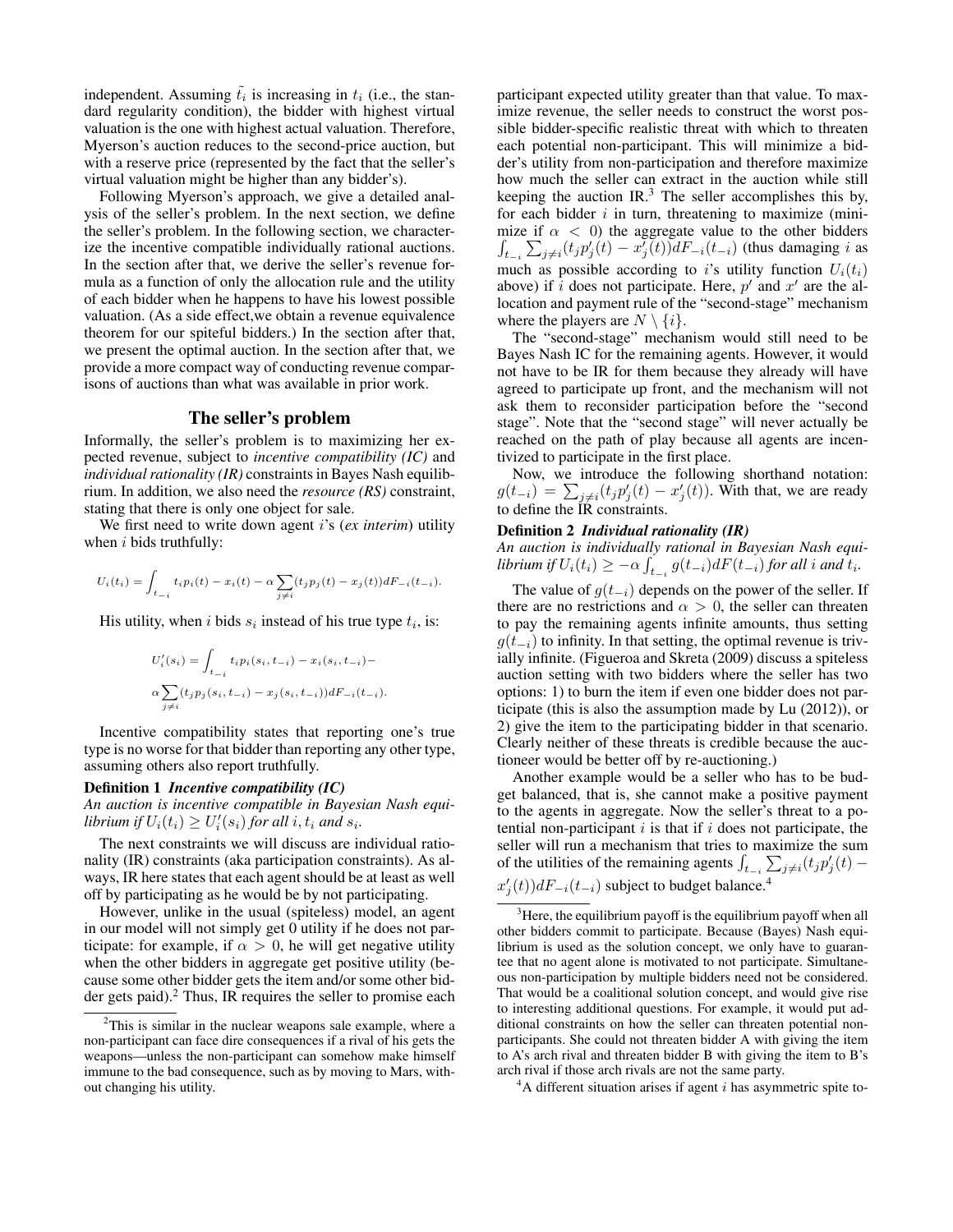For the purposes of this paper, we are agnostic about how the seller is constrained. We simply take the function  $g$  as given, and assume that it is common knowledge. The seller always has the option of keeping the item, which sets  $g(t_{-i}) = 0$  for all i and  $t_{-i}$ . So, without loss of generality, we have  $g(t_{-i}) \ge 0$  if  $\alpha \ge 0$  and  $g(t_{-i}) \le 0$  if  $\alpha < 0$ .

Finally, the auction has a resource feasibility constraint.

#### Definition 3 *Resource feasibility (RF)*

 $\sum_i p_i(t) \leq 1$  and  $0 \leq p_i(t) \leq 1$  for all t and i.

For the setting where there are  $k$  identical unit for sale and each bidder demands only one unit, the first part of the RF constraint is changed to  $\sum_i p_i(t) \leq k$ .

The seller's problem is to maximize her expected payment, subject to the three kinds of constraints above.

#### Definition 4 *Seller's Problem*

$$
\max_{p,x} R = \int_{t \in T} \sum_{i} x_i(t) dF(t),
$$

*subject to the IC, IR constraints as well as the RF constraint.*

### Analysis: constraints simplification lemma

We first define the *ex interim* allocation rule, that is, the conditional probability that agent  $i$  gets the item, in expectation over all possible other agents' types, given his own type:

$$
Q_i(t_i) = \int_{t_{-i}} p_i(t) dF(t_{-i})
$$

Lemma 1 *The IC and IR constraints hold if and only if the following conditions are met for all* i*.*

- *1. The* ex interim *probability that an agent gets the item is weakly increasing in his realized valuation. Formally,*  $Q_i(t_i)$  *is weakly increasing in*  $t_i$ *.*
- *2. The* ex interim *probability is the derivative of the ex interim utility function.*

Formally, 
$$
U_i(t_i) = U_i(a_i) + \int_{a_i}^{t_i} Q_i(s_i) ds_i
$$
.

*3. A bidder that happens to have his lowest possible type is incentivized to participate. Formally,*  $U_i(a_i) \geq -\alpha \int_{t_{-i}} g(t_{-i}) dF(t_{-i})$ .

Proof: The proof is similar—but not identical since the utility functions now include spite—to that of Lemma 2 of Myerson (1981). We omit this proof due to limited space.

#### Analysis: objective simplification lemma

In this section, we write the objective function as a function of the allocation rule and the utility of a bidder that happens to have his lowest type. We will later use this formula to derive the optimal auction.

Recall that our spiteful utility functions are as follows:

$$
u_i(t) = t_i p_i(t) - x_i(t) - \alpha \sum_{j \neq i} (t_j p_j(t) - x_j(t)).
$$
 (1)

For both sides of Equation (1), integrate over all possible joint types and sum over all agents. The left hand side is

$$
\sum_{i} \int_{t} u_{i}(t) dF(t) = \sum_{i} \int_{a_{i}}^{b_{i}} U_{i}(t_{i}) dF(t_{i})
$$

$$
= \sum_{i} \int_{a_{i}}^{b_{i}} (U_{i}(a_{i}) + \int_{a_{i}}^{t_{i}} Q_{i}(s_{i}) ds_{i}) dF(t_{i})
$$

$$
= \sum_{i} U_{i}(a_{i}) + \sum_{i} \int_{t} (1 - F_{i}(t_{i}) p_{i}(t) f_{t_{-i}(t_{-i})} dt
$$

The right hand side is

$$
\sum_{i} \left( \int_{t} (t_{i}p_{i}(t) - \alpha \sum_{j \neq i} t_{j}p_{j}(t)) dF(t) - \int_{t} (x_{i}(t) - \alpha \sum_{j \neq i} x_{j}(t)) dF(t) \right)
$$
\n
$$
= \int_{t} \sum_{i} (t_{i}p_{i}(t) - \alpha \sum_{j \neq i} t_{j}p_{j}(t)) - \sum_{i} (x_{i}(t) - \alpha \sum_{j \neq i} x_{j}(t)) dF(t)
$$
\n
$$
= \int_{t} \sum_{i} (1 - \alpha(n-1)) t_{i}p_{i}(t) - \sum_{i} (1 - \alpha(n-1)) x_{i}(t) dF(t)
$$
\n
$$
= (1 - \alpha(n-1)) \Big( \int_{t} \sum_{i} (t_{i}p_{i}(t) - x_{i}(t)) dF(t)
$$
\n
$$
= (1 - \alpha(n-1)) \Big( \int_{t} \sum_{i} t_{i}p_{i}(t) dF(t) - R \Big)
$$

For shorthand we define  $C = \frac{1}{1 - \alpha(n-1)}$ . In the derivation of the optimal auction, we only need to consider the case  $1 - \alpha(n - 1) > 0$ , which implies  $C > 0$ . For the case  $1 - \alpha(n - 1) \leq 0$ , the optimal auction is trivial: it is not hard to verify that the auction that charges everyone a huge amount M while keeping the item satisfies IC, IR, and  $RF^5$ 

With C defined, the expected revenue

$$
R = \int_{t} \sum_{i} \left( t_i - \frac{C(1 - F_i(t_i))}{f_i(t_i)} \right) p_i(t) dF(t) - C \sum_{i} U_i(a_i)
$$

Via the derivation above, the seller's problem is now to maximize the formula above, subject to the resource feasibility constraint RF and the constraints of Lemma 1:

Lemma 2 *The optimal auction problem is equivalent to*

$$
\max_{p,x} R = \int_t \sum_i \left( t_i - \frac{C(1 - F_i(t_i))}{f_i(t_i)} \right) p_i(t) dF(t)
$$

$$
- C \sum_i U_i(a_i) \tag{2}
$$

### *subject to RF and Constraints 1-3 of Lemma 1.*

<sup>5</sup>The IC and RF properties are straightforward. Next we verify IR. A bidder's utility reduces to  $-(1 - \alpha(n - 1))M$ , which is 0 when  $1-\alpha(n-1) = 0$  and very large when  $1-\alpha(n-1) < 0$ . The latter case is obviously IR, but the former case warrants a bit more discussion because in the setting with spite, IR is not necessarily satisfied by having utility greater than 0, as discussed above. In the case where the bidder's utility is 0, we have  $\alpha = \frac{1}{n-1} > 0$ ; so IR is satisfied because  $-\alpha \int_{t-i}^{\infty} g(t_{-i}) dF(t_{-i}) \leq 0$ .

ward other agents. Say he dislikes A more than he dislikes B. Now the seller can threaten that if  $i$  does not participate, she will hurt  $i$ infinitely much by having B pay an infinite amount to A. Because the seller can make infinitely painful threats, she can extract an infinite amount of revenue in an IR auction.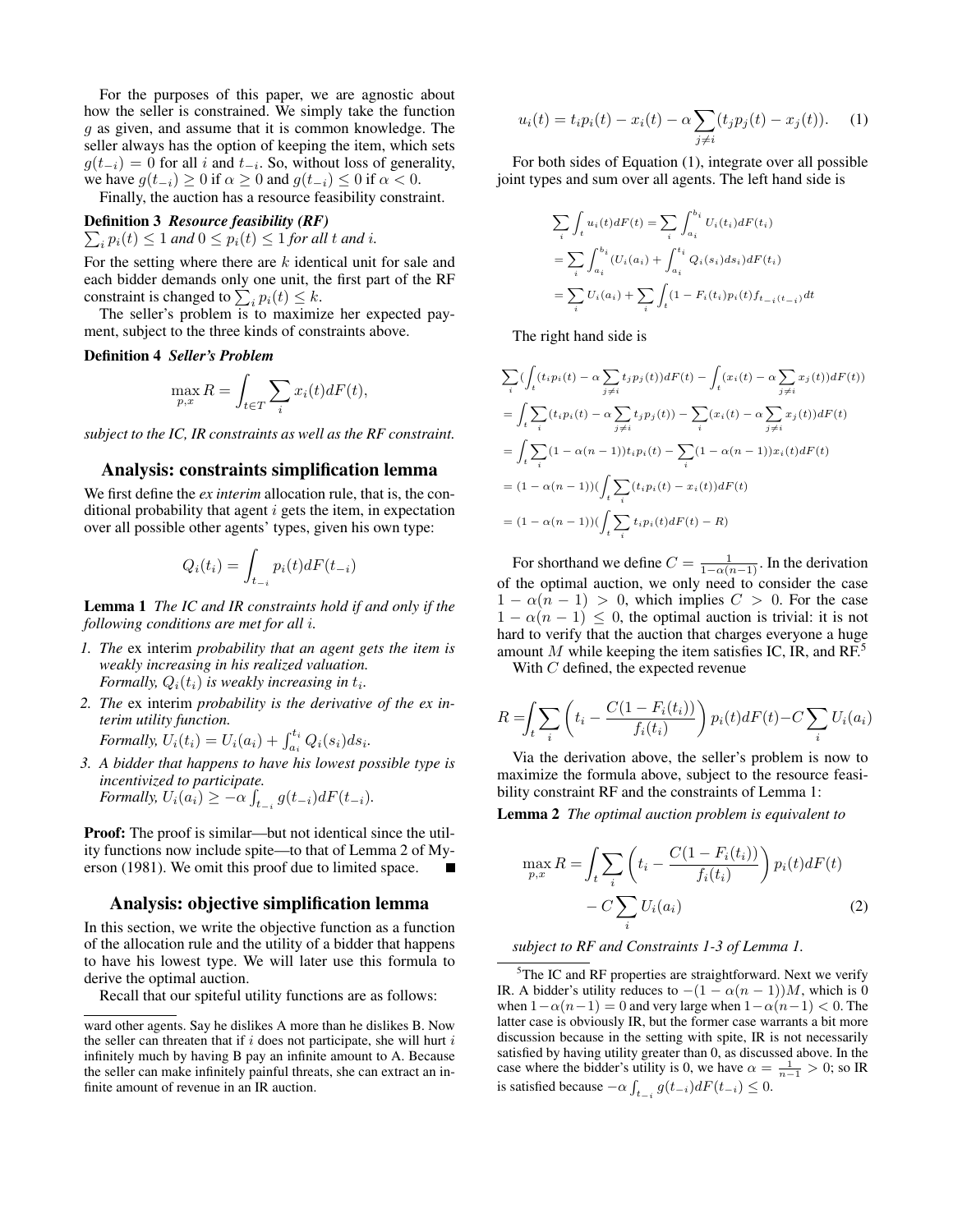When  $\alpha = 0$  or  $n = 1$ , that is, in the two cases without spite, we have  $C = 1$ . In those cases, the program above reduces to Myerson's solution of the optimal single item auction. In general, however, we have  $\overline{C} \neq 1$  and the problem is different than Myerson's.

Lemma 2 immediately implies a version of the revenue equivalence theorem for our setting:

#### Theorem 1 *(Revenue equivalence for spiteful bidders)*

*The seller's expected revenue from any incentive compatible and individually rational auction mechanism is completely determined by the allocation function* p *and the numbers*  $U_i(a_i)$ , *i.e., each bidder's utility if he happens to have his lowest possible valuation. In particular:*

- *If two IC auctions have the same allocation rule and same*  $U_i(a_i)$  for all *i*, then they yield the same expected revenue.
- *If two auctions have the same allocation rule and one auc*tion yields greater  $-C\sum_i U_i(a_i)$  than the other, then the *former yields higher expected revenue.*

When bidders' valuations are symmetrically distributed  $(F_i = F_j \text{ for all } i, j)$ , the IC constraints can be replaced by the existence of a symmetric, increasing equilibrium and the same proof and conclusion hold. We will use this fact and the second bullet of Theorem 1 later to compare revenue of different auctions, including ones that do not incentivize bidders to report their valuations truthfully.

### Analysis: the optimal auction

We are now ready to derive the optimal auction for spiteful bidders. We first set the payment rule that minimizes the utilities of the lowest types (i.e, the second term of Equation (2)) and then choose an allocation rule that maximizes the first term of Equation (2).

#### The payment rule

The payment rule is more complicated than Myerson's.

Consider Equation (2). The first term does not depend on the payment rule  $x$  but only the allocation rule. In the following, we find a payment rule where Constraint 3 in Lemma 1 binds, i.e, for all i,  $U_i(a_i) = 0$ , which is the best possible value for the second term in Equation (2).

By Constraints 2 and 3 in Lemma 1, we have

$$
U_i(a_i) = U_i(t_i) - \int_{a_i}^{t_i} Q_i(s_i) ds_i
$$
  
= 
$$
\int_{t_{-i}} (t_i p_i(t) - x_i(t) - \alpha \sum_{j \neq i} (t_j p_j(t) - x_j(t))
$$
  
- 
$$
\int_{a}^{t_i} p_i(s_i, t_{-i}) ds_i) dF_{-i}(t_{-i}) \ge -\alpha \int_{t_{-i}} g(t_{-i}) dF(t_{-i}).
$$

Thus, to minimize  $U_i(a_i)$ , we simply let

$$
x_i(t) = t_i p_i(t) - \alpha \sum_{j \neq i} (t_j p_j(t) - x_j(t))
$$

$$
- \int_{a_i}^{t_i} p_i(s_i, t_{-i}) ds_i + \alpha g(t_{-i})
$$
(3)

Considering Equation (3) for all  $i$ , we have  $n$  linear equations of  $x_i$ 's. Denote  $P_i(t) = \int_{a_i}^{t_i} p_i(s_i, t_{-i}) ds_i$  and  $D_i(t_{-i}) = \frac{1}{1+\alpha} (\alpha g(t_{-i}) + C\alpha^2 \sum_i g(t_{-i})$ , solving this equation system we obtain

$$
x_i(t) = t_i p_i(t) - \frac{1}{1 + \alpha} (P_i(t) + C\alpha \sum_i P_i(t)) + D_i(t_{-i})
$$
 (4)

Again, when  $\alpha = 0$  or  $n = 1$ , i.e., the two cases without spite, and  $g(t_{-i}) = 0$ , Equation 4 reduces to Myerson's payment rule  $x_i(t) = t_i p_i(t) - P_i(t)$ .

To sum up, if we choose  $x$  according to Equation 4, we have satisfied Constraints 2 and 3 in Lemma 1 and the lowest type of each bidder always gets zero utility. Therefore, when choosing an allocation rule, the remaining constraints to be satisfied are Constraint 1 from Lemma 1 and Constraint RF.

#### The allocation rule

As is common practice, we consider the regular case. For the irregular case, we can follow Myerson's *ironing technique* to obtain the corresponding solution. In the setting with spite, the regularity condition will be as follows:

Definition 5 *(Regularity condition with spite)* A problem is regular if  $\tilde{t_{i}}(t_{i})$  is strictly increasing in  $t_{i}$ .

$$
\tilde{t}_i(t_i) = t_i - \frac{C(1 - F_i(t_i))}{f_i(t_i)}
$$

We call  $\tilde{t}_i(t_i)$  the *virtual value* of agent i when his true valuation is  $t_i$ . When C is positive, the regularity condition above is implied by a stronger condition called *monotone hazard rate*, which state that the so-called *hazard rate function*  $\frac{f_i(t_i)}{1-F_i(t_i)}$  is monotonically increasing in  $t_i$ . Commonly seen distributions, such as the normal, uniform and exponential distributions, all satisfy this condition.

If we could ignore Constraint 1, we could simply choose the allocation rule that maximizes the virtual welfare of all the agents (the seller has a virtual valuation of 0). That is,

$$
p = argmax_{p'} \sum_{i} max{\tilde{t}_{i}(t_{i}), 0} p'_{i}(t). \tag{5}
$$

One immediate corollary is that the seller can never benefit from randomization. That is,  $p_i$  can be in  $\{0, 1\}$  without reducing revenue. Also, in the symmetric setting where all the  $F_i$ 's are the same across bidders, the bidders all have the same virtual value function. Therefore, the winner in the symmetric case is the bidder with the largest actual valuation (or no one if each bidder has a negative virtual valuation).<sup>6</sup>

We now show that, Constraint 1 is indeed satisfied, thereby completing the proof that all the constraints are satisfied. If  $t_i < t'_i$ , then by regularity we have  $\tilde{t}_i < \tilde{t}'_i$ , which implies that a previous winner (i.e,  $p_i(t_i) = 1$ ) under the report of  $t_i$  will still be a winner (i.e,  $p_i(t'_i) = 1$ ). This observation then implies that  $Q_i(t_i) \leq Q_i(t'_i)$ , for all i, which is exactly Constraint 1.

 ${}^{6}$ If there are k identical units for sale and each bidder demands at most one unit, according to Equation 5 an agent gets a unit if and only if he has a positive virtual valuation that is among the  $k$ largest ones.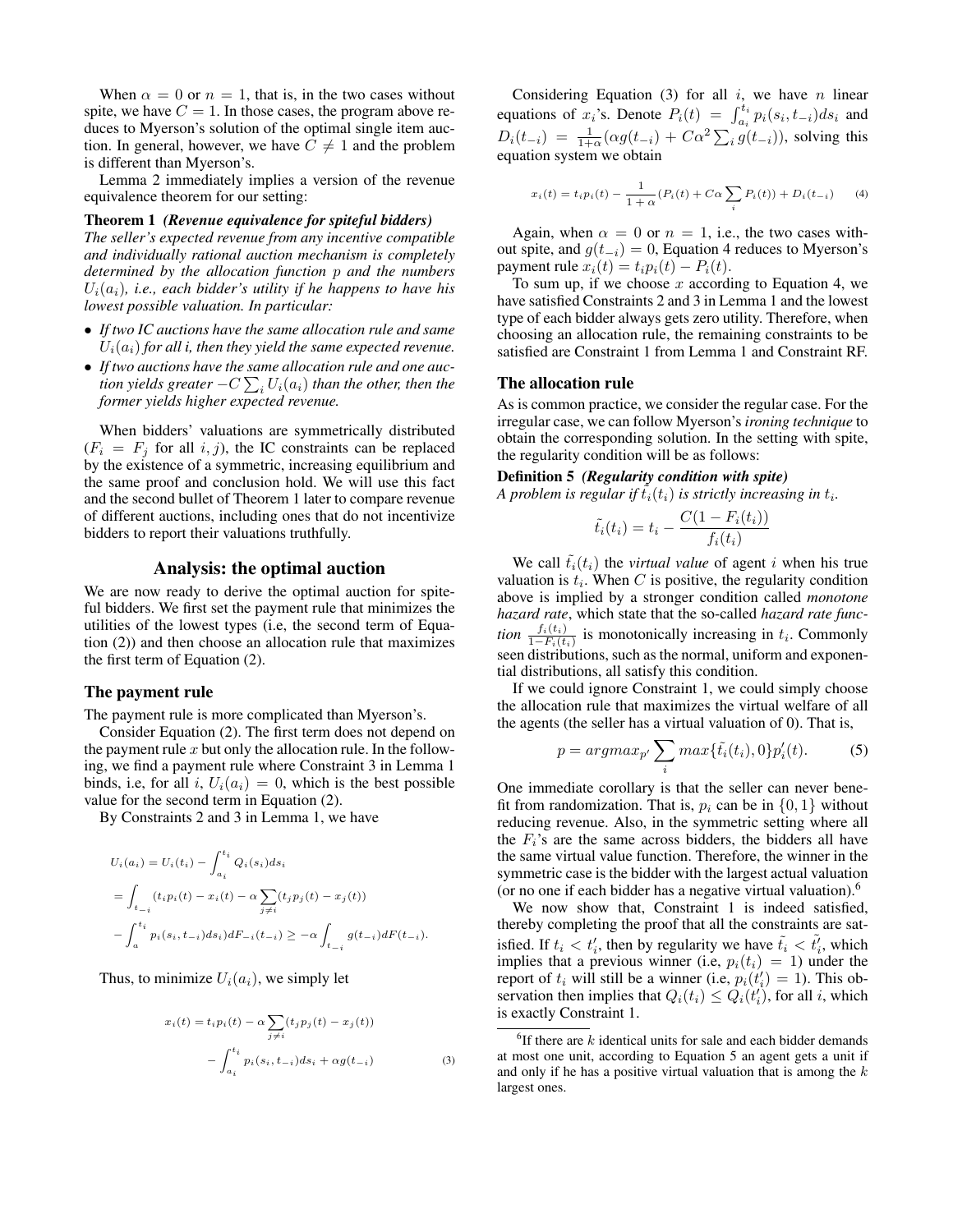#### The optimal auction: the explicit payment rule

We finish the derivation of the optimal auction by substituting the allocation rule (derived in the previous subsection) into the version of the payment rule that depended on the allocation rule (Equation 4 derived in the subsection before last). This will yield an explicit payment rule.

There are three cases to consider:

• Case I: Bidder *i* wins the item. Here,  $p_i(t) = 1$  and  $p_i(t) = 0$  for all  $j \neq i$ , so Equation 4 becomes

$$
x_i(t) = t_i - \frac{1 + C\alpha}{1 + \alpha}(t_i - t_i^0) + D_i(t_{-i}), \qquad (6)
$$

where  $t_i^0$  is the lowest type that i could have reported in order to win. Here,  $x_i(t)$  is a positive number that does depends on *i*'s own bid, unlike in Myerson's auction!

For the sanity check cases  $\alpha = 0$  or  $n = 1$  (with  $D_i(t_{-i}) = 0$  for both), Equation (6) reduces to  $x_i(t) =$  $t_{i_0}$ . This is Myerson's payment rule: the winner pays  $t_i^0$ .

• Case II: Seller keeps the item. When no bidder wins  $(p_i(t) = 0$  for all *i*), it follows immediately from Equation 4 that

$$
x_i(t) = D_i(t_{-i}).\tag{7}
$$

Clearly,  $D_i(t_{-i})$  is non-negative when  $\alpha \geq 0$ . ( $D_i(t_{-i})$  = 0 if and only if  $\alpha = 0$  or  $g(t_{-i}) = 0$  for all i and t.). So, bidders usually pay positive amounts. This is similar to the conclusion drawn in different models of negative externalities (Jehiel, Moldovanu, and Stacchetti 1996; Deng and Pekeč 2011) that the seller should charge the bidders even if no bidder gets the item.

• Case III: Bidder i loses and some other bidder wins. Here,  $p_i(t) = 0$  and  $p_i(t) = 1$  for some  $j \neq i$ , so Equation (4) reduces to

$$
x_i(t) = -\frac{C\alpha}{1+\alpha}(t_j - t_j^0) + D_i(t_{-i})
$$
 (8)

where  $t_j^0$  is the lowest type that j could have reported in order to win.  $D_i(t_{-i}) \geq 0$  when  $\alpha \geq 0$ . Here  $x_i(t)$  can be positive or negative.

An interesting special case is  $D_i(t_{-i}) = 0$ . Then Equation 8 is negative for all  $\alpha > 0$ .<sup>7</sup> In other words, when a bidder  $i$  loses to another bidder,  $i$  has to be subsidized by the seller. One extreme case is where  $i$  has his lowest possible valuation ( $t_i = a_i$ ), so i loses almost surely. In that case he would get a subsidy almost surely.

To summarize, we have the following theorem.

Theorem 2 *The optimal auction uses (5) as the allocation rule. If bidder* i *wins, his payment is determined by (6). If* i *loses to another bidder, his payment is determined by (8). If the seller keeps the item, the bidders' payments are determined by (7).*

The payments in the k-unit unit-demand case can also be simplified from Equation (4) by substituting in the explicit allocation rule (agent *i* gets a unit  $(p_i(t) = 1)$  if and only if  $t_i(t_i)$  is among the k largest positive virtual values). The calculation, which is similar to the 1-unit case, is omitted due to limited space.

## Revenue comparison of different auctions

In prior work, symmetric equilibria have been derived for first- and second-price auctions with spite (Morgan, Steiglitz, and Reis 2003; Brandt, Sandholm, and Shoham 2007; Sharma and Sandholm 2010). All three of those papers restrict attention to deterministic mechanisms ( $p_i \in \{0, 1\}$ ), while we relax this to capture randomized ones as well. So our setting includes Morgan et al.'s and Brandt et al.'s settings as special cases. Morgan et. al. calculated symmetric equilibria for first- and second-price auctions, and apply them to conclude that when  $0 < \alpha < 1$ , the second-price auction yields more expected revenue than the first-price auction. Brandt et. al. extended those results to a slightly more general setting.<sup>8</sup>

In this section we will show how the theory derived in this paper can be used to prove those results (and generalizations thereof) in a simpler way, and to compare expected revenues of other auction mechanisms under spite. For twobidder auctions where the bidders' valuations are drawn independently uniformly on [0, 1], Morgan et. al. showed that in the first-price auction, the symmetrical equilibrium strategy is  $b_{FP}(t_i) = \frac{1+\alpha}{2+\alpha}t_i$ , while in the second-price auction, the symmetric equilibrium strategy is  $b_{SP}(t_i)$  =  $\frac{1+\alpha}{1+2\alpha}t_i + \frac{\alpha}{1+2\alpha}$ .

Therefore, the utility of a bidder that has his lowest possible type in the first-price auction is

$$
U_i(a_i) = \int_0^1 \alpha \left( s_j - \frac{1+\alpha}{2+\alpha} s_j \right) ds_j = -\frac{\alpha}{2(2+\alpha)} \quad (9)
$$

and in the second-price auction it is

$$
U_i(a_i) = \int_0^1 -\alpha \left( s_j - \frac{\alpha}{1 + 2\alpha} \right) ds_j = -\frac{\alpha}{2(1 + 2\alpha)} \tag{10}
$$

It is straightforward to verify that  $U_i(a_i)$  is no less than i's utility when he does not participate, so both auctions satisfy the IR constraints. The value of Equation (10) is strictly less than that of Equation (9). When  $0 < \alpha < 1$ , we have  $C = \frac{1}{1-\alpha} > 0$ , so the term  $-C \sum_i U_i(a_i)$  is strictly larger in the second-price auction. Since both auction have a symmetric, increasing equilibrium, they have the same allocation rule in this symmetric setting (i.e., efficient allocation). Therefore, by Theorem 1, the second-price auction yields higher expected revenue than the first-price auction.

With this methodology, we can also generalize the prior results to the following settings of spite.

• When  $\alpha = 0$ , both auctions yield equal expected revenue.

<sup>&</sup>lt;sup>7</sup>In very special case it can also be zero, namely  $t_j - t_j^0 = 0$ (i.e., the winning bidder  $j$  happens to have a valuation that exactly equals his lowest report needed to win).

<sup>&</sup>lt;sup>8</sup>Sharma and Sandholm (2010) derived equilibria for the setting with asymmetric spite factors.